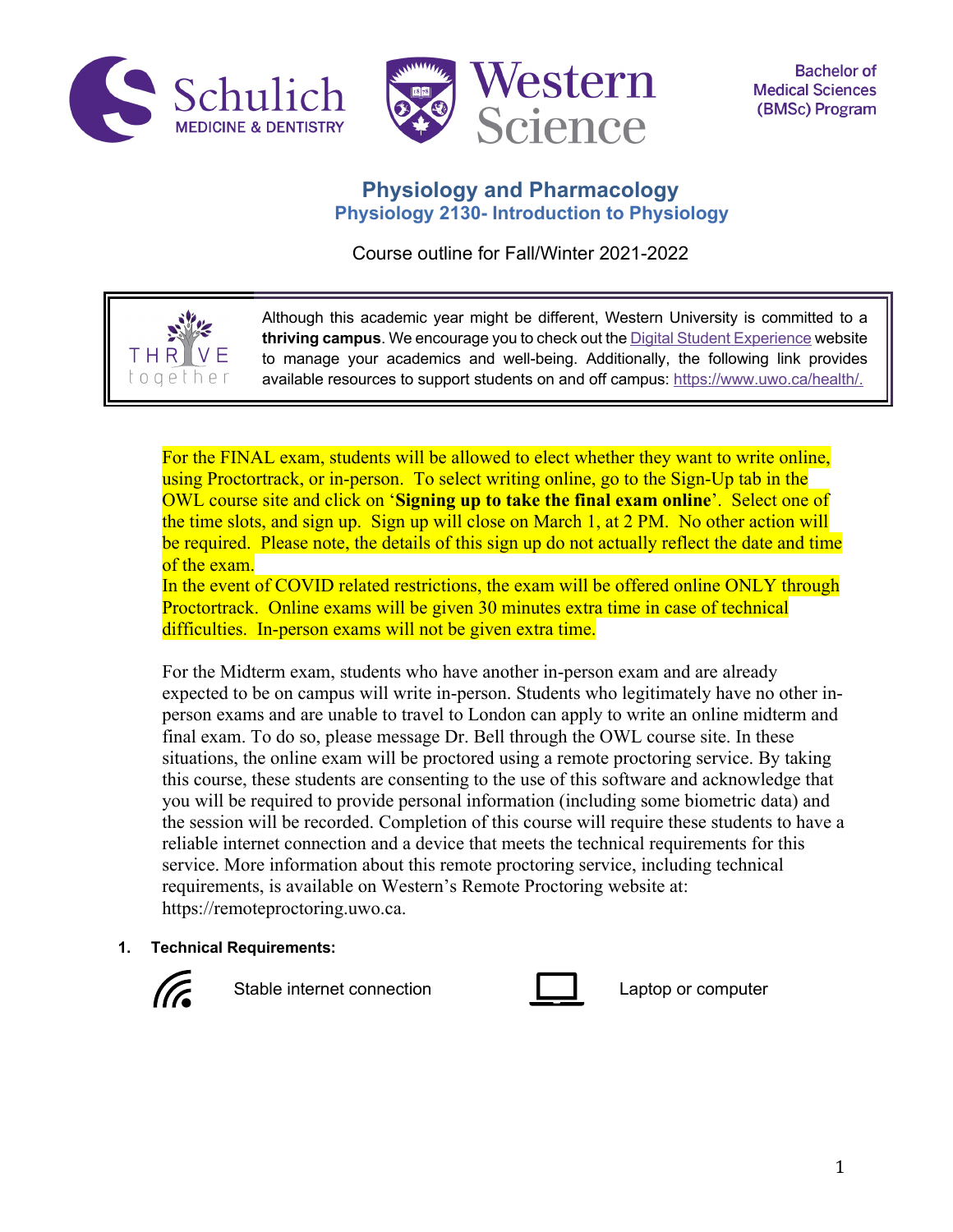# **2. Important Dates:**



| <b>Classes Begin</b>                                                           | <b>Reading Week</b> | <b>Classes End</b> | Study day(s)   | <b>Exam Period</b> |
|--------------------------------------------------------------------------------|---------------------|--------------------|----------------|--------------------|
| September 8<br>November 1-7<br>December 8                                      |                     | December 9         | December 10-21 |                    |
| * November 12, 2021: Last day to drop a first-term full course without penalty |                     |                    |                |                    |
| <b>Classes Resume</b>                                                          | <b>Reading Week</b> | <b>Classes End</b> | Study day(s)   | <b>Exam Period</b> |
| <mark>January 10</mark>                                                        | February 19-27      | April 8            | <b>April 9</b> | <b>April 10-30</b> |

# **3. Contact Information**

| <b>Course Coordinator</b> | <b>Contact Information</b> |
|---------------------------|----------------------------|
| Dr. Bell                  | OWL messages               |



| Instructor(s) or Teaching Assistant(s) | <b>Contact Information</b> |
|----------------------------------------|----------------------------|
|                                        |                            |
|                                        |                            |
|                                        |                            |
|                                        |                            |
|                                        |                            |
|                                        |                            |
|                                        |                            |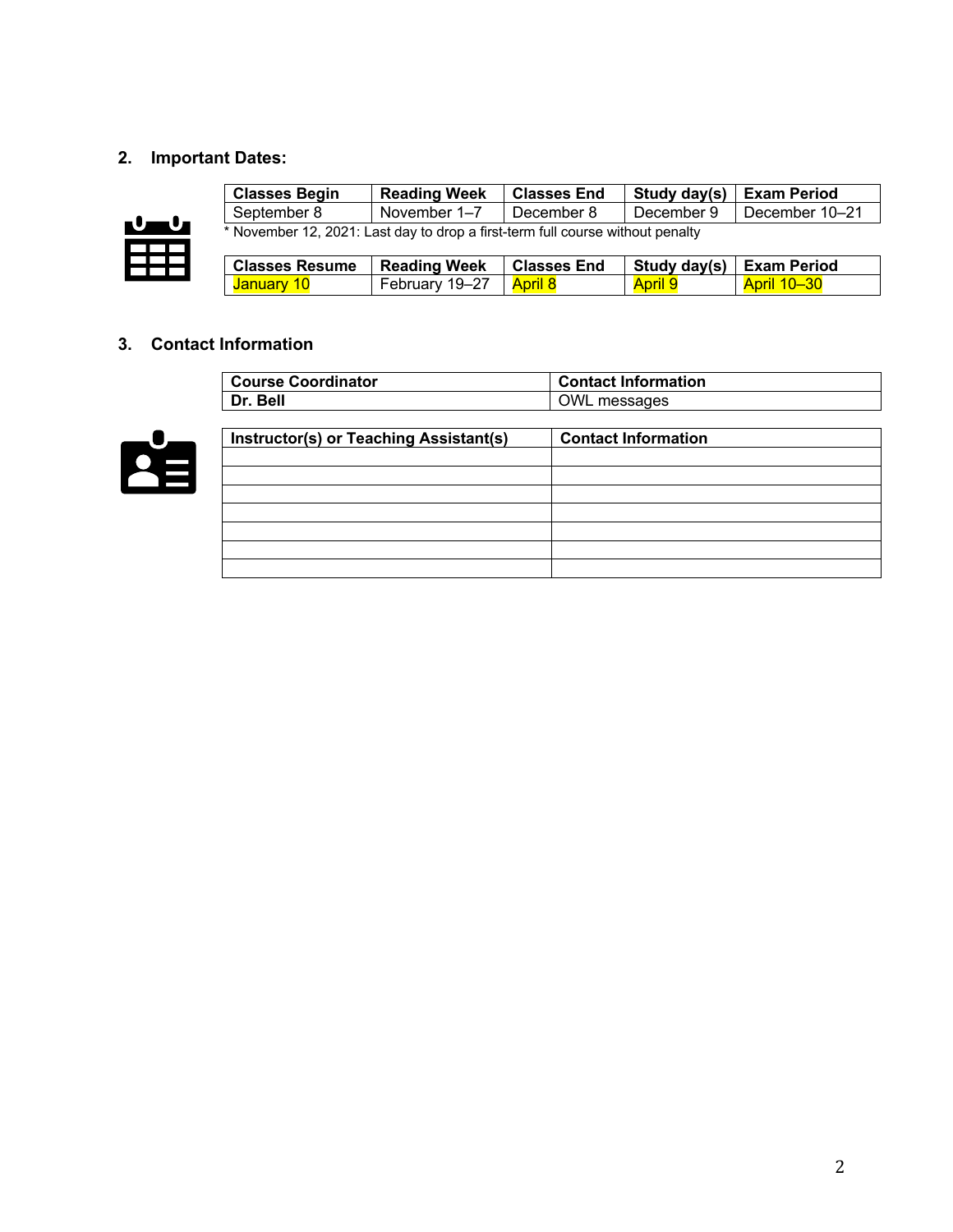## **4. Course Description and Design**

# **Delivery Mode:** Online

A survey course outlining the principles of human/mammalian physiology: general properties of the living cell and internal environment; neural, muscle, cardiovascular, respiratory, gastrointestinal, renal and endocrine system; metabolism, reproduction, and homeostasis.

Antirequisite(s):  $Physiology 1020$ ,  $Physiology 1021$ ,  $Physiology 3120$ . Prerequisite(s): First-year courses in Biology and Chemistry are recommended

### **Timetabled Sessions**

| <b>Component</b>              | Date(s)   | <b>Time</b> |
|-------------------------------|-----------|-------------|
| Lectures: Online asynchronous | <b>NA</b> | 5-7 hours   |
|                               |           |             |

- $\boxtimes$  Asynchronous pre-work must be completed 1 day prior to sessions
- $\triangledown$  Missed work should be completed within 24 hours
- $\boxtimes$  A recording will be provided of the sessions

All course material will be posted to OWL: http://owl.uwo.ca. Any changes will be indicated on the OWL site and discussed with the class.

If students need assistance, they can seek support on the OWL Help page. Alternatively, they can contact the Western Technology Services Helpdesk. They can be contacted by phone at 519- 661-3800 or ext. 83800.

Google Chrome or Mozilla Firefox are the preferred browsers to optimally use OWL; update your browsers frequently. Students interested in evaluating their internet speed, please click here.

### **Course Topics**

- Module 1 Introduction to Human Physiology
- Module 2 Body Fluids
- Module 3 The Human Cell
- Module 4 The Nerve
- Module 5- Muscle
- Module 6- The Nervous System
- Module 7- The Sensory System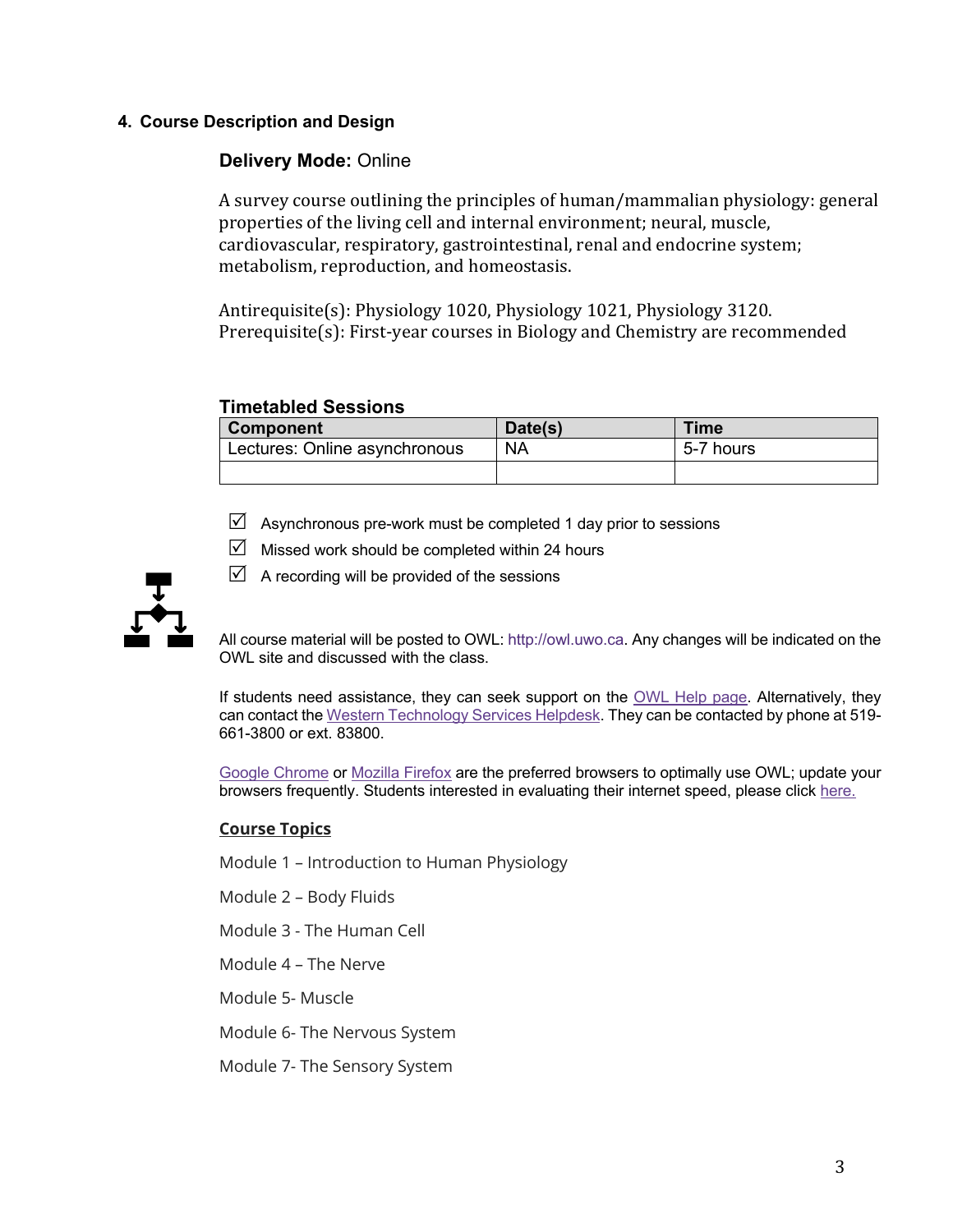Module 8- The Cardiovascular System

Module 9- The Circulatory System

Module 10- Respiratory System

Module 11- The Renal System

Module 12- Acid/Base Balance

Module 13- The Endocrine System

Module 14- The Reproductive System

Module 15- The Digestive System

Module 16- Metabolism

### **5. Learning Outcomes**

Upon successful completion of this course, students will be able to:

- Learn basic facts, concepts, and principles regarding the function of the human body.
- Define physiological processes.
- Integrate information from multiple physiological systems.
- Apply their knowledge to clinical and disease situations.



**6. Course Content and Schedule**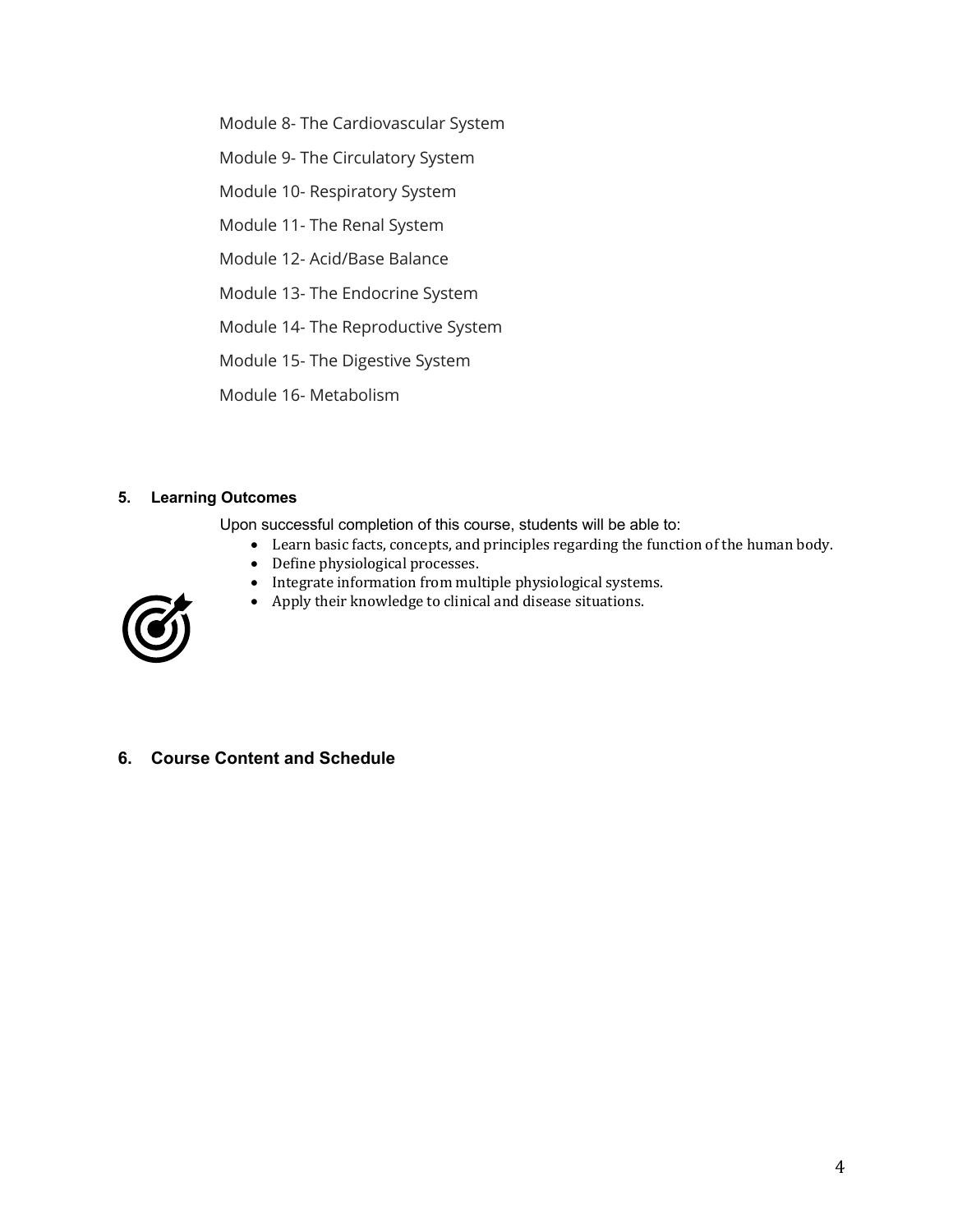| <b>Fall Term</b> |               |                         |                   |
|------------------|---------------|-------------------------|-------------------|
| Week             | <b>Dates</b>  | <b>Topic</b>            | <b>Instructor</b> |
| 1                | Sept 8-12     | Module 1-3              |                   |
| 2                | Sept 13-19    | Module 4                |                   |
| 3                | Sept 20-26    | Module 5                |                   |
| $\overline{4}$   | Sept 27-Oct 3 | Module 6 - first half   |                   |
| 5                | Oct $4-10$    | Module 6-second         |                   |
|                  |               | half                    |                   |
| 6                | Oct 11-17     | Module 7-first half     |                   |
| 7                | Oct 18-24     | Module 7- second        |                   |
|                  |               | half                    |                   |
| 8                | Oct 25-Oct 31 | Module $8$ – first half |                   |
| 9                | Nov 1-7       | <b>Reading Week</b>     | N/A               |
| 10               | Nov 8-14      | Module 8- second half   |                   |
| 11               | Nov 15-21     | Module 9 – first half   |                   |
| 12               | Nov 22-28     | Module 9- second half   |                   |
| 13               | Nov 29-Dec 5  | Module 10 - first half  |                   |
| 14               | Dec $6-8$     | Study days              |                   |



| <b>Winter Term</b> |              |                            |                   |
|--------------------|--------------|----------------------------|-------------------|
| Week               | <b>Dates</b> | <b>Topic</b>               | <b>Instructor</b> |
| 1                  | Jan 10-14    | Module 10 - second<br>half |                   |
| 2                  | Jan 17-21    | Module 11 - first half     |                   |
| 3                  | Jan 24-28    | Module 11 - second<br>half |                   |
| 4                  | Jan 31-Feb 4 | Module 12                  |                   |
| 5                  | $Feb$ 7-11   | Module 13 - first half     |                   |
| 6                  | Feb 14-18    | Module 13 - second<br>half |                   |
| $\overline{7}$     | $Feb 21-25$  | <b>Reading Week</b>        |                   |
| 8                  | Feb 28-Mar 4 | Module 14- first half      | N/A               |
| 9                  | Mar 7-11     | Module 14 - second<br>half |                   |
| 10                 | Mar 14-18    | Module 15 - first half     |                   |
| 11                 | Mar 21-25    | Module 15 - second<br>half |                   |
| 12                 | Mar 28-Apr 1 | Module 16                  |                   |
| 13                 | April 4-8    | No new material            |                   |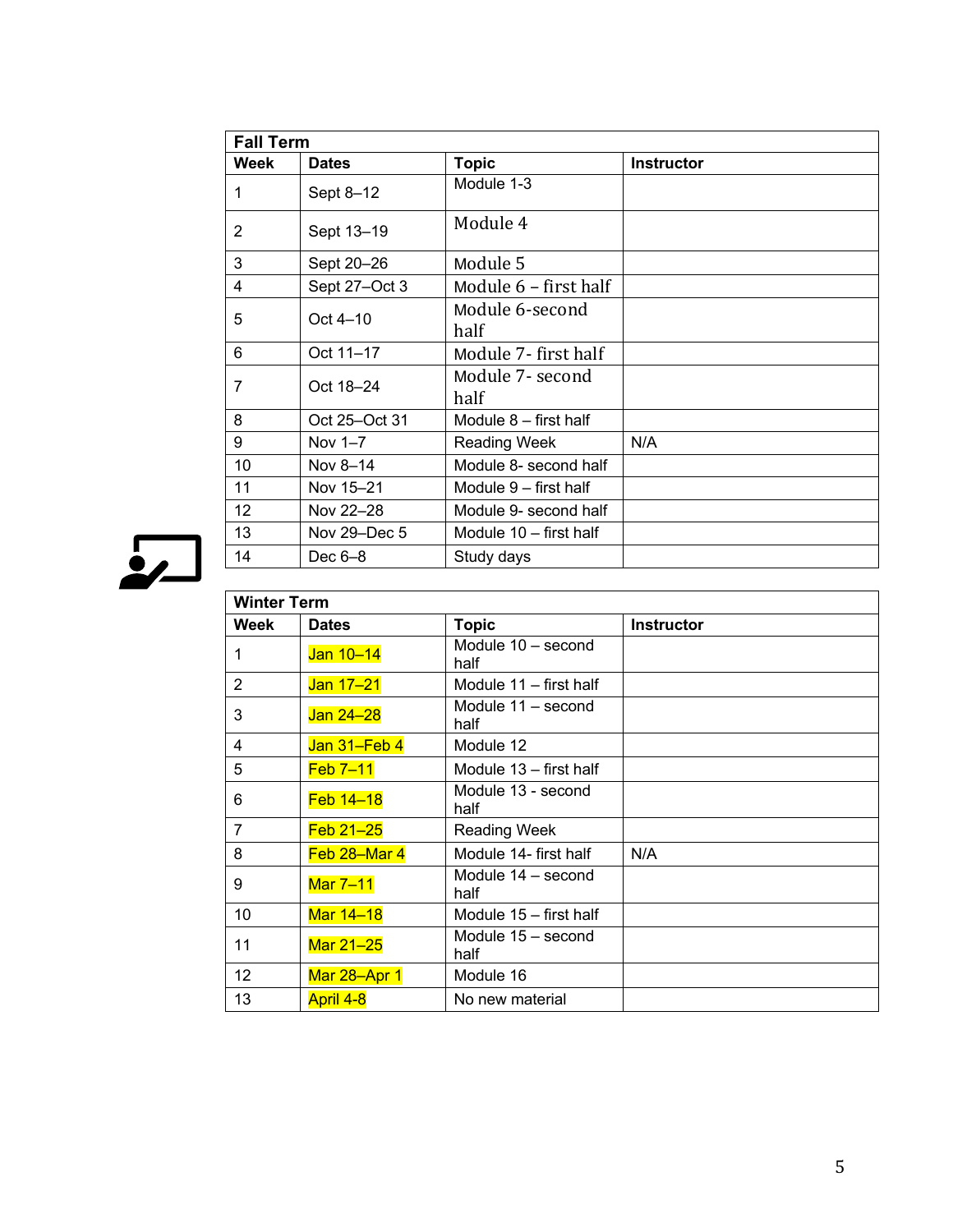## **7. Participation and Engagement**

 $\boxtimes$  Students are expected to participate and engage with content as much as possible



 $\boxtimes$  Students can also participate by interacting in the forums with their peers and instructors

### **8. Evaluation**

Below is the evaluation breakdown for the course. Any deviations will be communicated.

| <b>Assessment</b>       | Format    | Weighting | <b>Dates</b>      |
|-------------------------|-----------|-----------|-------------------|
| Test #1                 | Online    | 15%       | Oct 25-Oct 27     |
| Midterm                 | In-person | 35%       | Dec exam period   |
| Test #2                 | Online    | 15%       | Feb 14-Feb 16     |
| <b>Cumulative Final</b> | In-person | 35%       | April exam period |

 $\boxtimes$  All assignments are due at 11:55 pm EST unless otherwise specified

 $\boxtimes$  After an assessment is returned, students should wait 24 hours to digest feedback before contacting their evaluator; to ensure a timely response, reach out within 7 days

Click here for a detailed and comprehensive set of policies and regulations concerning examinations and grading. The table below outlines the University-wide grade descriptors.

| A+ | $90-100$  | One could scarcely expect better from a student at this level   |
|----|-----------|-----------------------------------------------------------------|
| A  | 80-89     | Superior work which is clearly above average                    |
| B  | 70-79     | Good work, meeting all requirements, and eminently satisfactory |
| C  | 60-69     | Competent work, meeting requirements                            |
| D  | $50 - 59$ | Fail                                                            |

#### **Information about late or missed evaluations:**

- $\boxtimes$  Missed evaluations without self-reported absences or accommodation will be subject to a zero.
- $\boxtimes$  Late assessments with self-reported absences or accommodation should be submitted within 24 hours of the end of the self-report or accommodation (e.g., due Fri 11:55 pm; self-report covers Fri/Sat; new deadline is Sun by 11:55 pm OR 24 hours after the end of the accommodation period)
- $\boxtimes$  One make-up test will be offered for the midterm. If missed, the weight will be transferred to the final exam.
- $\boxtimes$  One make-up will be offered for the final exam, most likely in May, 2022.
- $\mathbb N$  Either two of Test #1, Test #2, or the Midterm must be completed, and the Final exam must be completed to pass the course, otherwise the course will be marked as incomplete.
- $\triangledown$  If a make-up assessment is missed with documentation, the student will receive an INC and complete the task the next time the course is offered.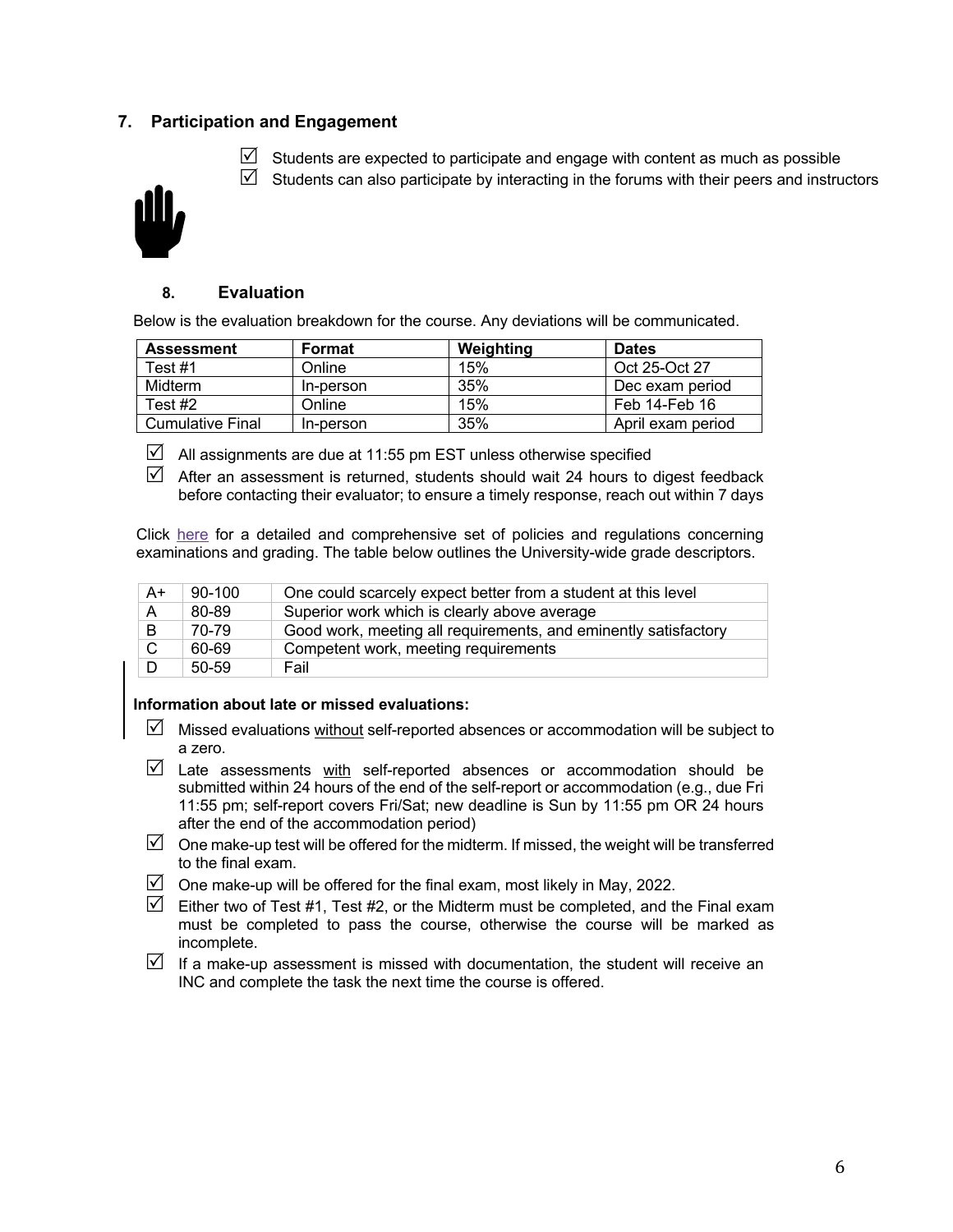## **9. Communication:**

 $\boxtimes$  Students should check the OWL site every 24 – 48 hours





- Emails will be monitored daily; students will receive a response in 24 48 hours between the hours of 8:30 AM – 4:30 PM, Monday to Friday.
- $\triangledown$  This course will use Forum and Zoom for discussions
- $\triangledown$  Students should post all course-related queries on the discussion forum so that everyone can access the questions and responses

# **10. Office Hours:**

| ۰ | ۰ |
|---|---|
|   |   |

- $\triangledown$  Office hours will be held remotely using Zoom.
- $\triangledown$  Office hours will be held (Pending timetable options)
- $\triangledown$  Office hours will be booked using the Sign in Tab
- $\overline{M}$  Office hours will be Individual

# **11. Resources**



 $\blacksquare$  All resources will be posted in OWL

# **12. Professionalism & Privacy:**

Western students are expected to follow the Student Code of Conduct. Additionally, the following expectations and professional conduct apply to this course:



- $\triangledown$  All course materials created by the instructor(s) are copyrighted and cannot be sold/shared
- $\triangledown$  Recordings are not permitted (audio or video) without explicit permission
- $\triangledown$  Permitted recordings are not to be distributed
- $\boxtimes$  Students will be expected to take an academic integrity pledge before some assessments

### **13. How to Be Successful in this Class:**

Students enrolled in this class should understand the level of autonomy and self-discipline required to be successful.

1. Invest in a planner or application to keep track of your courses. Populate all your deadlines at the start of the term and schedule time at the start of each week to get organized and manage your time.



- 2. Make it a daily habit to log onto OWL to ensure you have seen everything posted to help you succeed in this class.
- 3. Follow weekly checklists created on OWL or create your own to help you stay on track.
- 4. Take notes as you go through the lesson material. Treat this course as you would a faceto-face course. Keeping handwritten notes or even notes on a regular Word document will help you learn more effectively than just reading or watching the videos.
- 5. Connect with others. Try forming an online study group and try meeting on a weekly basis for study and peer support.
- 6. Do not be afraid to ask questions. If you are struggling with a topic, check the online discussion boards or contact your instructor(s) and or teaching assistant(s).
- 7. Reward yourself for successes. It seems easier to motivate ourselves knowing that there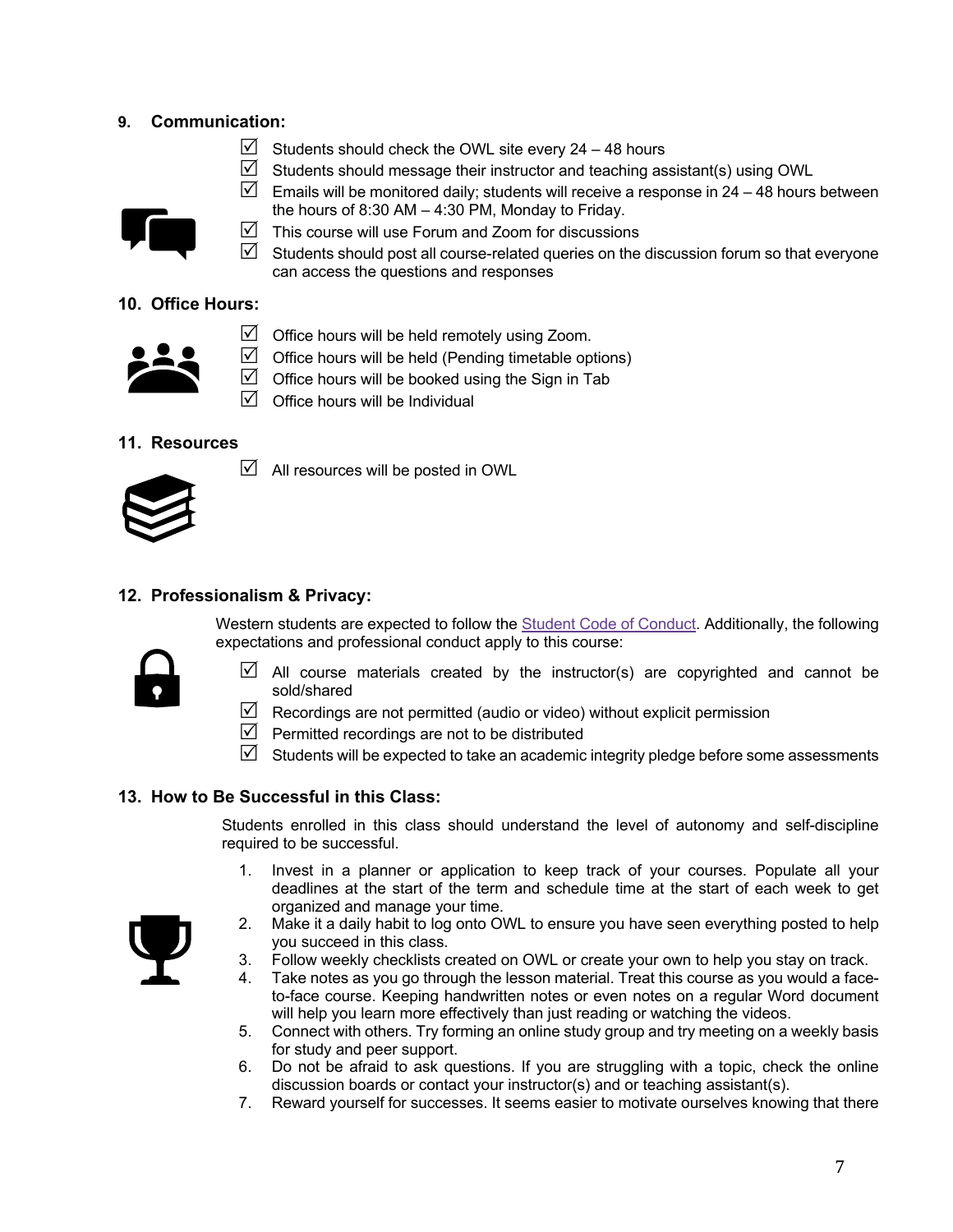is something waiting for us at the end of the task.

### **14. Western Academic Policies and Statements**

#### **Absence from Course Commitments**

#### Policy on Academic Consideration for Student Absences

If you are unable to meet a course requirement due to illness or other serious circumstances, you must seek approval for the absence as soon as possible. Approval can be granted either through a **selfreported absence** or via the **Academic Counselling** unit. Students have two self-reports to use throughout the academic year; absence from course commitments including tests, quizzes, presentations, labs, and assignments that are worth 30% or less can be self-reported. Self-reported absences cover a student for 48 hours (yesterday + today or today + tomorrow). Your instructor will receive notification of your consideration; however, you should contact your instructor immediately regarding your absence. Students are expected to submit missed work within 24 hours of the end of the 48-hour period. Please review details of the university's policy on academic consideration for student absences.

If you have used both their self-reported absences or will miss more than 48 hours of course requirements, a Student Medical Certificate (SMC) should be signed by a licensed medical or mental health practitioner and you should contact academic counselling. Academic Counselling will be operating virtually this year and can be contacted at scibmsac@uwo.ca.

#### **Accommodation for Religious Holidays**

The policy on Accommodation for Religious Holidays can be viewed here.

#### **Special Examinations**

A Special Examination is any examination other than the regular examination, and it may be offered only with the permission of the Dean of the Faculty in which the student is registered, in consultation with the instructor and Department Chair. Permission to write a Special Examination may be given on the basis of compassionate or medical grounds with appropriate supporting documents. To provide an opportunity for students to recover from the circumstances resulting in a Special Examination, the University has implemented Special Examinations dates. These dates as well as other important information about examinations and academic standing can be found here.

#### **Academic Offenses**

"Scholastic offences are taken seriously, and students are directed here to read the appropriate policy, specifically, the definition of what constitutes a Scholastic Offence.

#### **Accessibility Statement**

Please contact the course instructor if you require material in an alternate format or if you require any other arrangements to make this course more accessible to you. You may also wish to contact Accessible Education (AE) at 661-2111 x 82147 for any specific question regarding an accommodation or review The policy on Accommodation for Students with Disabilities.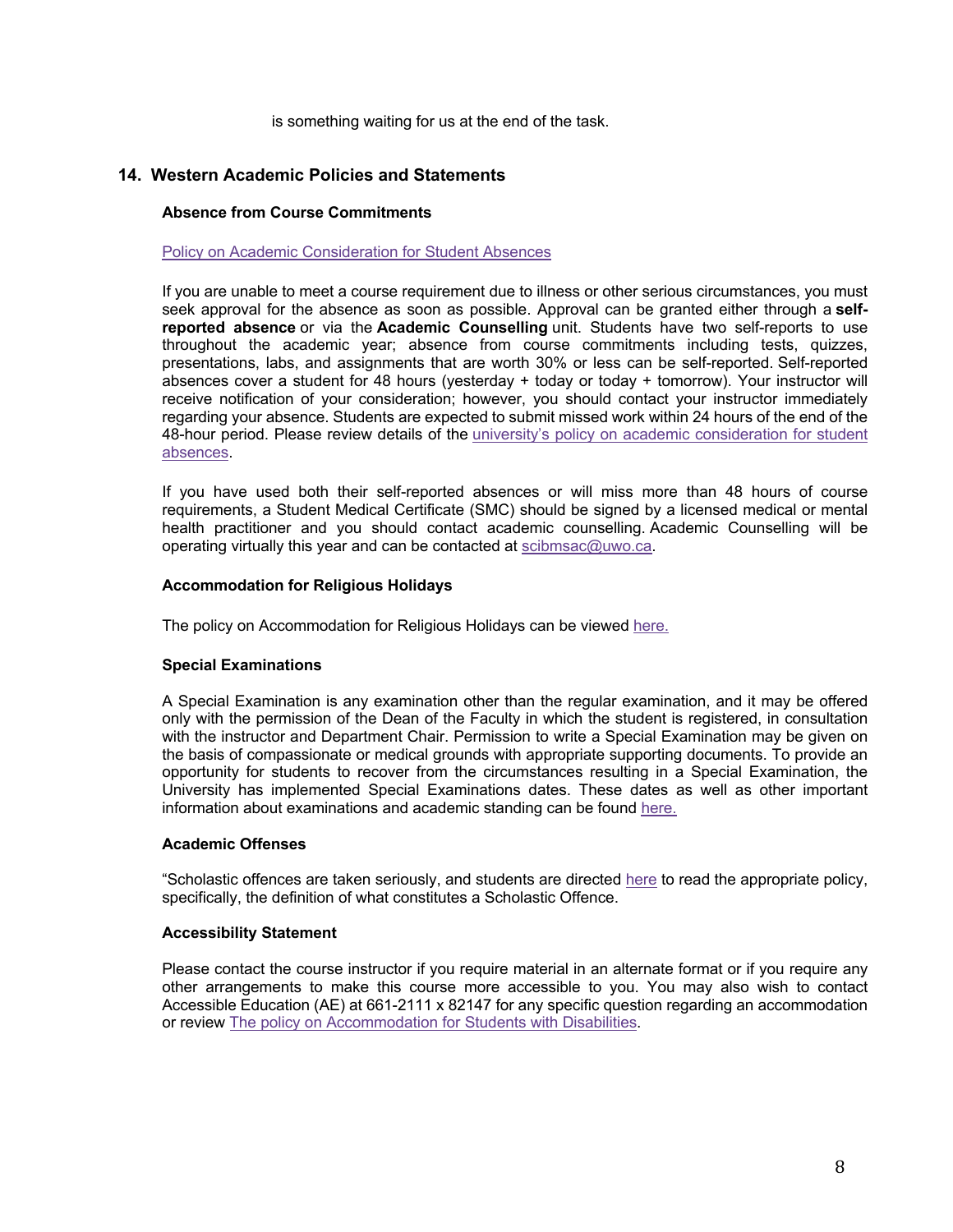#### **Correspondence Statement**

The centrally administered **e-mail account** provided to students will be considered the individual's official university e-mail address. It is the responsibility of the account holder to ensure that e-mail received from the University at his/her official university address is attended to in a timely manner. You can read about the privacy and security of the UWO email accounts here.

#### **Discovery Credit Statement**

Students are permitted to designate up to 1.0 Discovery Credit course (or equivalent) for pass/fail grading that can be counted toward the overall course credits required for their degree program. The details of this policy and the deadlines can be found here.

#### **Essay Course Guidelines**

The guidelines for the minimum written assignments refer to the cumulative amount of written work in a course but excludes written work in examinations. You can read about essay course guidelines here.

An essay course must normally involve total written assignments (essays or other appropriate prose composition, excluding examinations) as follows:

- Full course (1000 to 1999): at least 3000 words
- Half course (1000 to 1999): at least 1500 words
- Full course (2000 and above): at least 5000 words
- Half course (2000 and above): at least 2500 words

The structure of the essay course must be such that in order to pass the course, the student must exhibit some minimal level of competence in essay writing and the appropriate level of knowledge of the content of the course.

#### **Turnitin and other similarity review software**

All assignments will be subject to submission for textual similarity review to the commercial plagiarism detection software under license to the University for the detection of plagiarism. Students will be able to view their results before the final submission. All papers submitted for such checking will be included as source documents in the reference database for the purpose of detecting plagiarism of papers subsequently submitted to the system. Use of the service is subject to the licensing agreement, currently between Western University and Turnitin.com.

### **15. BMSUE Academic Policies and Statements**

#### **Cell Phone and Electronic Device Policy (for in-person tests and exams)**

The Schulich School of Medicine & Dentistry is committed to ensuring that testing and evaluation are undertaken fairly across all our departments and programs. For all tests and exams, it is the policy of the School that any electronic devices, i.e., cell phones, tablets, cameras, or iPod are strictly prohibited. These devices MUST be left either at home or with the student's bag/jacket at the front of the room and MUST NOT be at the test/exam desk or in the individual's pocket. Any student found with one of these prohibited devices will receive a grade of zero on the test or exam. Non-programmable calculators are only allowed when indicated by the instructor. The program is not responsible for stolen/lost or broken devices.

#### **Copyright and Audio/Video Recording Statement**